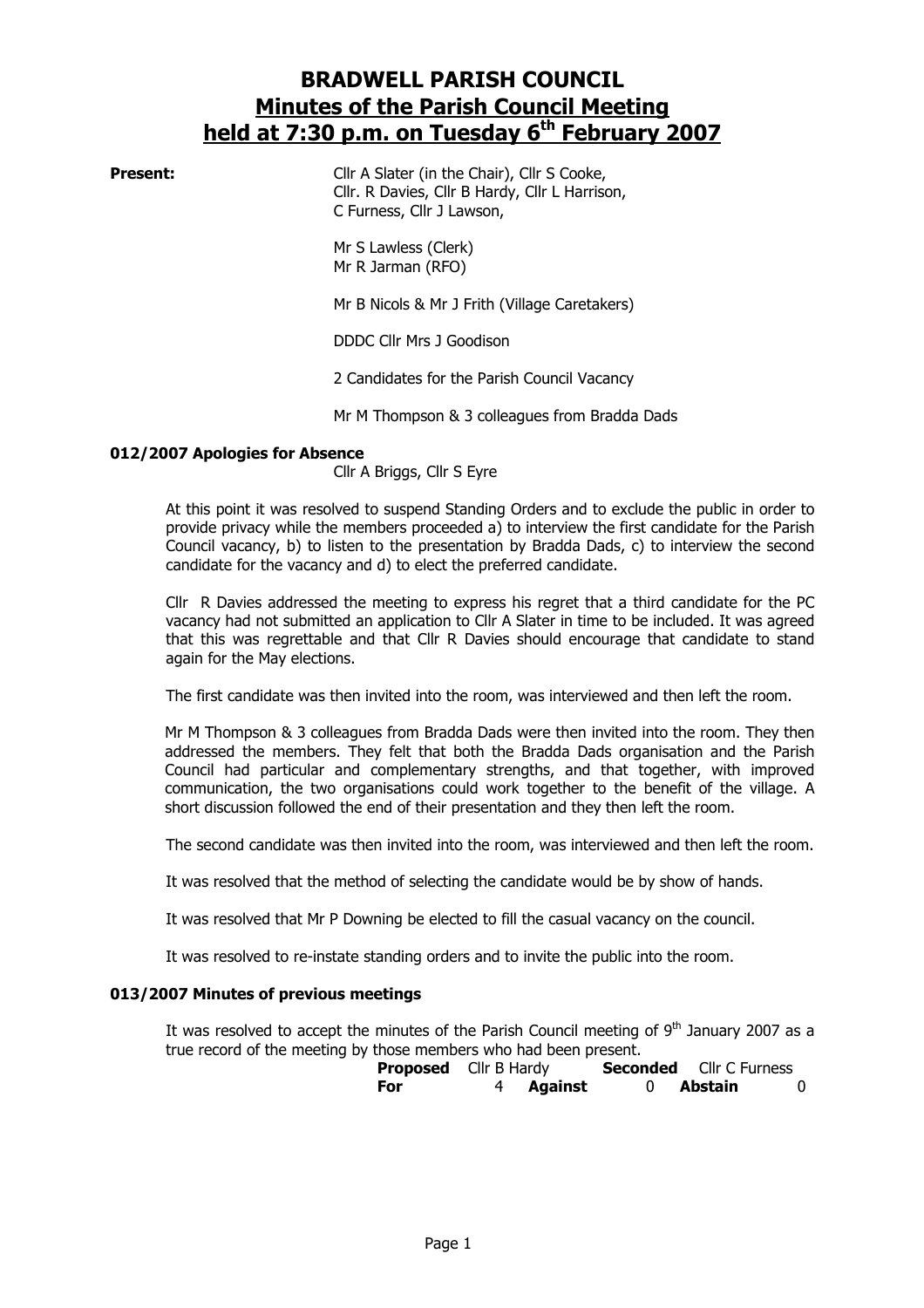| 1                       | <b>Affordable Housing</b>                                                 | DDDC have now issued the housing needs survey<br>that incorporates the additional NCHA questions.<br>Once the responses have been processed, NCHA<br>plans to organise workshops in the village.                                                                           |
|-------------------------|---------------------------------------------------------------------------|----------------------------------------------------------------------------------------------------------------------------------------------------------------------------------------------------------------------------------------------------------------------------|
| $\overline{\mathbf{2}}$ | <b>Bradwell Sports Club (BSC)</b>                                         | Cllr J Lawson reported that the PDNPA response to<br>the BSC application for Planning Permission had not<br>yet been received. Once received, then BSC would<br>apply for Charitable status.                                                                               |
| 3                       | <b>Bradwell Brook</b>                                                     | The issue of weed clearance has not yet been<br>resolved. The Peak Angling Club is to be approached<br>for help in clearing the Brook.                                                                                                                                     |
| $\overline{\mathbf{4}}$ | <b>Beggars Plot Youth Shelter</b>                                         | The wording of this Agenda item is to be amended.<br>Once the promised donations from PDNPA, DDDC &<br>NCHA have been received, then the Clerk is to order<br>the Shelter, without any provision for flooring. A local<br>group is to be invited to help install flooring. |
| 5                       | <b>Bradwell Pre-School Play</b><br><b>Group</b>                           | No progress report had been received from the Pre-<br>School Play Group.                                                                                                                                                                                                   |
| $6\phantom{1}$          | <b>RoSPA - Town Bottom</b>                                                | It was resolved that the Clerk should obtain another<br>quote for laying wood chippings, and should contract<br>the cheapest of the three quotes.                                                                                                                          |
| $\overline{z}$          | <b>Casual Vacancy on Parish</b><br><b>Council</b>                         | The meeting had earlier elected Mr P Downing to be<br>the new councillor.                                                                                                                                                                                                  |
| 8                       | <b>Conveyance of Town</b><br><b>Bottom land to Severn</b><br><b>Trent</b> | The Clerk had been advised that the conveyancing<br>should be completed by the end of February.                                                                                                                                                                            |
| 9                       | <b>Bradwell Parish Council</b><br><b>Web Site</b>                         | The Clerk is to produce a "residents' information<br>page" for insertion into Bradwell News. The approach<br>to the management of the BPC web site was deferred<br>until the next meeting. The residents' information is<br>then to be inserted on the Web Site.           |
| 10                      | <b>Quality Council Status</b>                                             | The Clerk is to continue working to obtain the CiLCA<br>certificate, and attend the next course on 14 <sup>th</sup> March.                                                                                                                                                 |
| 11                      | <b>Liaison with Bradda Dads</b>                                           | Mr M Thompson had earlier addressed the council.                                                                                                                                                                                                                           |
|                         |                                                                           |                                                                                                                                                                                                                                                                            |

# 015/2007 Finance

The following Parish Council financial authorisations were considered.

| <b>Agenda Items</b>         |          |                                       |  |
|-----------------------------|----------|---------------------------------------|--|
| Payee                       | Amount   | Purpose                               |  |
|                             | (E)      |                                       |  |
|                             |          |                                       |  |
| S Lawless                   | 478.38   | Clerk's salary, allowances & expenses |  |
| 167.85<br>R Jarman          |          | RFO salary and allowances             |  |
| J Frith Maintenance         | 394.00   | Village Caretaker charges             |  |
| Derbyshire County Council   | 4,665.93 | Grass Cutting charges for 2006 / 2007 |  |
| <b>Bradwell Sports Club</b> | 35.00    | Room Hire                             |  |
| A Samwell<br>10.00          |          | Cleaning Bus Shelter                  |  |
| Inland Revenue<br>265.10    |          | <b>PAYE Suspense Account</b>          |  |
|                             |          |                                       |  |

| <b>Late Arriving Invoices</b> |                 |  |  |
|-------------------------------|-----------------|--|--|
| Payee                         | Amount: Purpose |  |  |
|                               | (E)             |  |  |
|                               |                 |  |  |
| None                          |                 |  |  |
|                               |                 |  |  |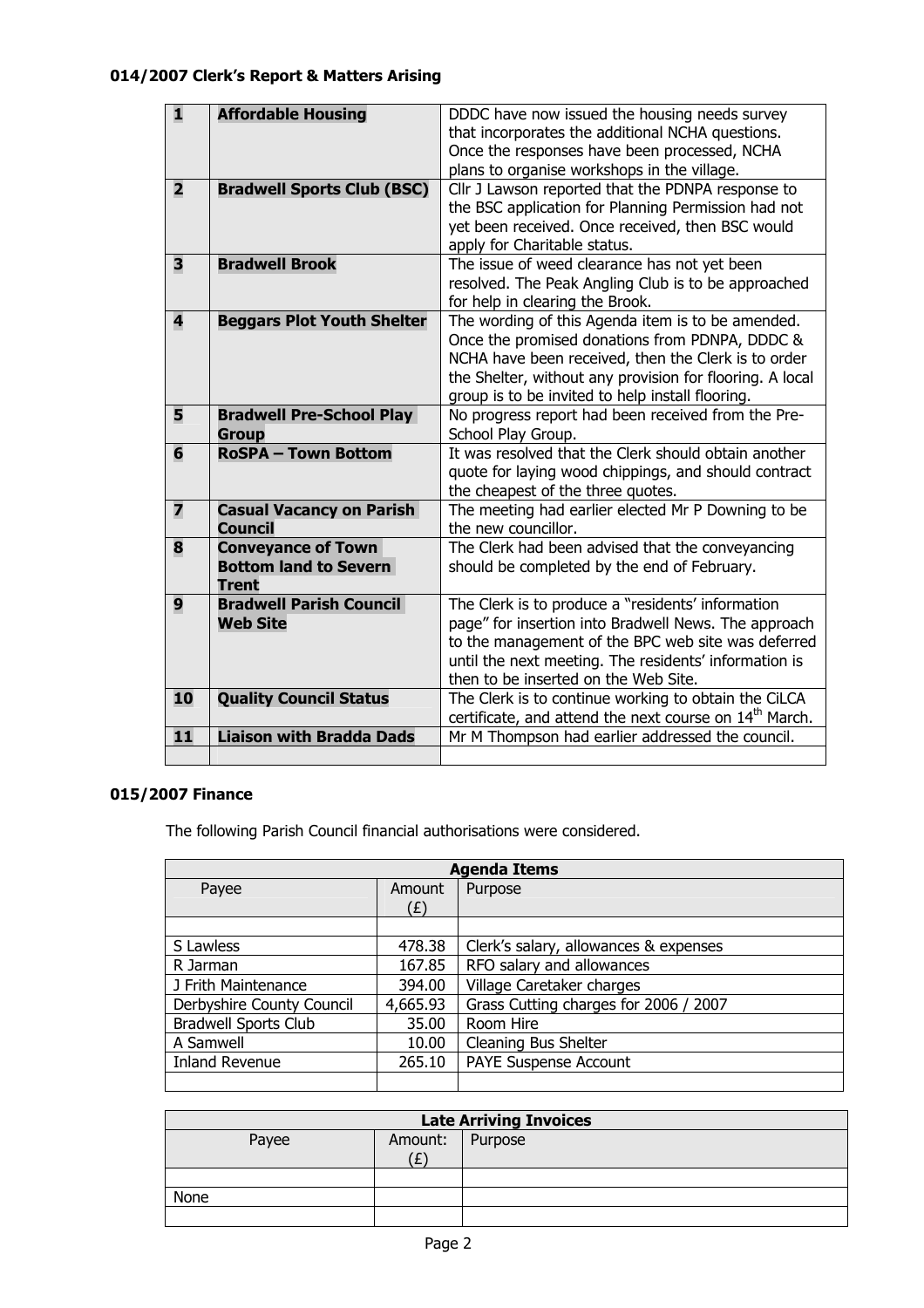These financial authorisations were approved. **Proposed** Cllr S Cooke **Seconded** Cllr B Hardy For 7 Against 0 Abstain 0

The request, presented by Cllr J Lawson, for financial support for the purchase of a defibrillator from the St. John Ambulance First Responder Unit was considered. It was resolved to contribute 50% of the cost, up to £750, provided that a) the unit will be owned by and maintained by St. John Ambulance service,  $\&$  b) it would remain in the village for the benefit of residents.

Cllr A Slater is to ask a member of the Carnival Committee to contact the owner of the Burger Operation to remind them that their contribution is still outstanding.

#### 016/2007 Playing Fields & Village Caretaking

It was resolved to suspend Standing Orders to allow DDDC Cllr J Goodison to address the meeting.

Cllr. J Goodison agreed to ask DDDC to back-date payments for (un)locking the toilet block to the start of the financial year.

Re Policing, Cllr J Goodison complimented the Police for their presence & the Police van in the Village. She had asked for additional Police presence around the Memorial Hall during Pantomime week. She also advised residents that they could ask for additional Police presence when planning Village events.

Re Apprentice scheme, the DDDC has secured external funding to run an apprentice scheme for 14 -16 year olds in leisure services, leading to an NVQ. However, the current intake is over-subscribed.

There is concern that two of the NCHA houses are still unoccupied.

Cllr J Goodison advised the Council to obtain appropriate insurance for members, as it could cost a member c. £10k in legal expenses to clear their name in the event of a Standards Monitoring Board investigation. The Clerk is to arrange appropriate insurance.

It was resolved to restore Standing Orders.

Cllr J Lawson introduced the following item. Her son, Mr S Lawson, had received the offer, through the DDDC, of a tree to be planted in the name of her grandson as part of the National Tree Week campaign. Her son was keen to accept the offer, and wished to ask the council's permission to plant the tree on council land. Once the background of the offer had been presented, Cllr J Lawson left the room.

After discussion, it was resolved not to give permission for the tree to be planted on Parish land. It was suggested that Mr S Lawson should ask DDDC to suggest an appropriate location on DDDC or DCC land.

Cllr J Lawson then returned to the meeting.

Regarding the litter / gum around the village, a) it was proposed that it would be cheaper to buy equipment to remove gum rather than renting it, b) the Clerk is to arrange for the Caretaker to carry out two monthly litter sweep along the main road of the village, and c) it was noted that some village organisations were deciding whether to organise litter sweeps.

Regarding the donation of paint, Lafarge had cancelled the order for the paint. Cllr C Furness is to contact Lafarge to see if they will review this decision.

The Clerk is to contact Cllr A Briggs to convene a Carnival Committee meeting.

The requirement for Parish storage is to be retained on the agenda.

The Clerk is to arrange for cost of filling the grit bins to be reduced by moving grit between Parish bins. The Clerk is then to order the refilling of all grit bins, Parish & DCC, in the village.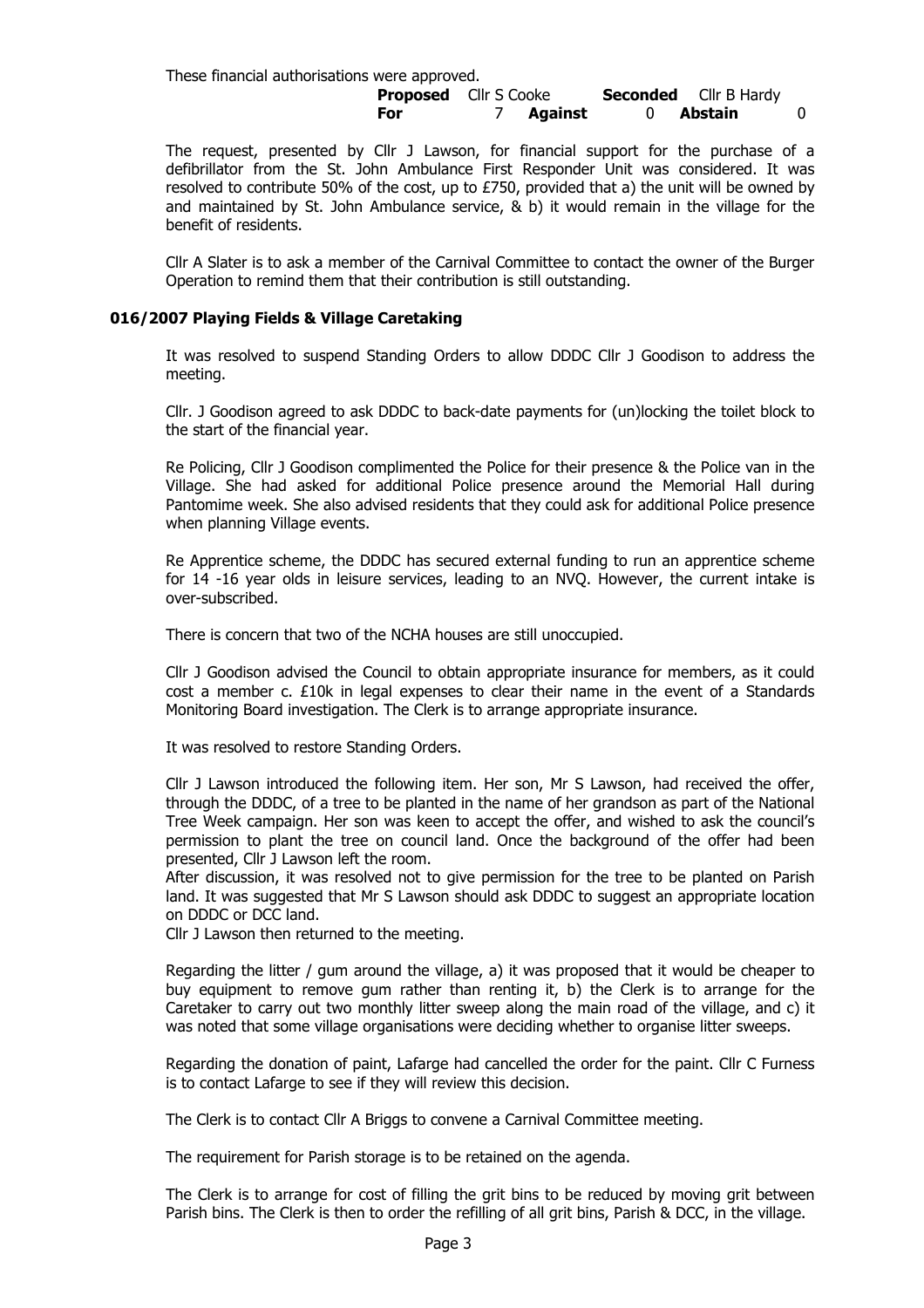The Clerk is to reply to the resident who complained about dog fouling.

The Clerk is to reply to the resident who complained about the position of the Youth Shelter.

The complaint about NCHA response to residents' complaints was noted.

#### 017/2007 Planning Applications

| <b>Type</b> | Date of<br>Application<br>/ Notice | Reference        | Property                                                      | Summary                                                                                                                                                                                                                                                |
|-------------|------------------------------------|------------------|---------------------------------------------------------------|--------------------------------------------------------------------------------------------------------------------------------------------------------------------------------------------------------------------------------------------------------|
| <b>New</b>  | 18/01/07                           | NP DDD 0107 0038 | Hill<br>Far<br>Cottage,<br>Far<br>Hill, Bradwell              | Alterations & extension to form<br>shower room & store                                                                                                                                                                                                 |
| New         | 25/01/07                           | NP DDD 1006 0926 | Michlow<br>18,<br>Close,<br><b>Bradwell</b>                   | Erection of satellite dish                                                                                                                                                                                                                             |
| Reviewed    | 05/01/07                           | NP DDD 1206 1151 | South<br>View,<br>Smithy<br>Hill,<br><b>Bradwell</b>          | The Council objected to this<br>application.<br>Parish Council Comments:-<br>"one too many extensions",<br>"exceeds size restrictions".                                                                                                                |
| Reviewed    | 05/01/07                           | NP DDD 1206 1168 | Clifton House,<br>Hill<br>Head,<br><b>Bradwell</b>            | Council<br>The<br>supported<br>this<br>application.<br>Parish Council Comments:-<br>"Reasonable<br>extension",<br>"Big<br>Improvement".                                                                                                                |
| Reviewed    | $\overline{05}/01/07$              | NP DDD 0107 0006 | Lillegarth,<br>Smalldale,<br><b>Bradwell</b>                  | The Council supported<br>this<br>application.<br>Parish Council Comments:-<br>"garages<br>needed<br>are<br>in<br>Smalldale",<br>"а<br>qood<br>development",<br>"steps<br>over<br>building line".                                                       |
| Reviewed    | 21/12/06                           | NP DDD 1106 1090 | <b>Brookside</b><br>Cottage,<br>Brookside,<br><b>Bradwell</b> | supported<br>The Council<br>this<br>application.<br>Parish Council Comments:-<br>application is strongly<br>"This<br>supported", "Concerned at the<br>increased demands for parking",<br>"The development has already<br>started prior to permission". |
| Reviewed    | 21/12/06                           | NP DDD 1206 1107 | Hallgate<br>8<br>View, Bradwell                               | The Council<br>supported<br>this<br>application.<br>Parish Council Comments:-<br>"in keeping with the area".                                                                                                                                           |
| Granted     | None                               |                  |                                                               |                                                                                                                                                                                                                                                        |
|             |                                    |                  |                                                               |                                                                                                                                                                                                                                                        |
| Rejected    | None                               |                  |                                                               |                                                                                                                                                                                                                                                        |
| Appeal      | None                               |                  |                                                               |                                                                                                                                                                                                                                                        |

No issues were raised with the above Planning Applications.

#### 018/2007 Highways, Rights of Way & Open Spaces

The concern about the 'Millennium Tree' on the verge near Elliott Avenue is to be put on the next Agenda.

The Clerk is to get three quotes for the spraying the Japanese Knotweed on the parish plot in Bradwell Dale.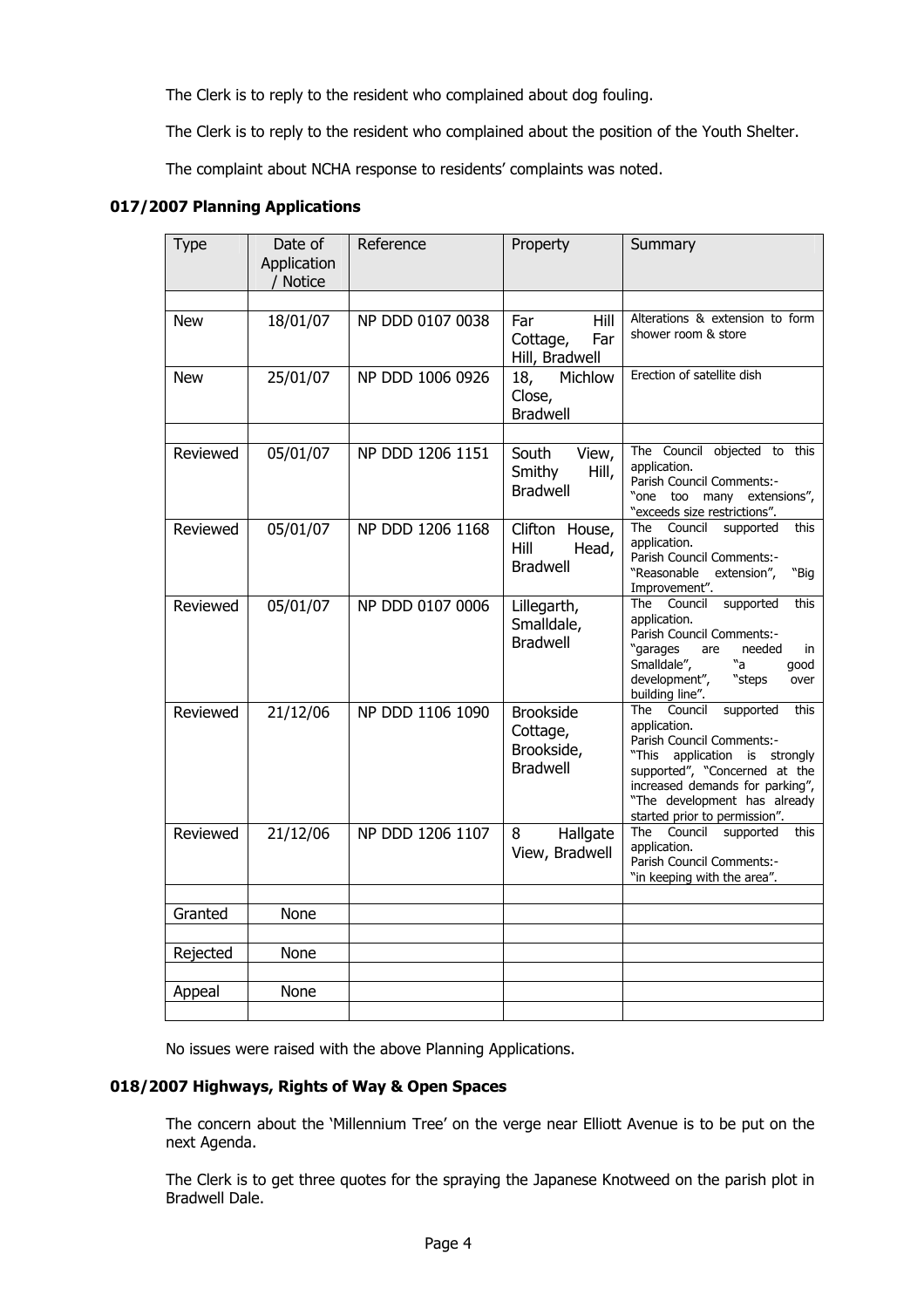#### 019/2007 Reports From Council Representatives On Outside Bodies/ Attendance at External Meetings – Relationships with Local Authorities & Other Bodies

| <b>Date</b> | Event                                                                                                                                                                                      | <b>Council</b><br><b>Representative(s)</b> |
|-------------|--------------------------------------------------------------------------------------------------------------------------------------------------------------------------------------------|--------------------------------------------|
|             |                                                                                                                                                                                            |                                            |
|             | Lafarge Liaison Meeting.<br>Cllr C Furness reported that Lafarge were reviewing<br>the options for road access to their works, and that<br>access through Bradwell was one of the options. | Cllr C Furness                             |
|             |                                                                                                                                                                                            |                                            |

The council had been advised of the following new meetings:-

| Date               | Event                                                                                                                                                                                        | <b>Council</b><br>Representative(s) |
|--------------------|----------------------------------------------------------------------------------------------------------------------------------------------------------------------------------------------|-------------------------------------|
|                    |                                                                                                                                                                                              |                                     |
| $5th$ Feb. 2007    | PDNPA - Planning Surgeries at Losehill Hall<br>$5^{th}$ Feb from $1:00 - 4:00$<br>$27^{th}$ Feb from 4:00 - 7:00                                                                             |                                     |
| $14^{th}$ Feb 2007 | R3N - Consultative Workshop on the Future of<br>the Post Office Network to be held at the Council<br>Chamber, DDDC, Matlock<br>$14^{th}$ Feb. from $10:00 - 13:00$                           |                                     |
| $5th$ March 2007   | DDDC - Area Community Forums<br>5 <sup>th</sup> March at Agricultural Business Centre,<br>Bakewell<br>12th March at Bonsall Village Hall<br>19 <sup>th</sup> March at Doveridge Village Hall |                                     |

Due to time pressure, no attendances were agreed, but councillors are to let the Clerk know if they wished to attend.

#### 020/2007 Publications / Information Received

## Communications Requiring Action / Decision

| Date of<br><b>Information</b> | <b>Description</b>                                                                                                              |
|-------------------------------|---------------------------------------------------------------------------------------------------------------------------------|
|                               |                                                                                                                                 |
| 10/01/07                      | DCC – Request for support in opposing the proposed Reorganisation of Local<br>Probation Services.<br>No decision was agreed.    |
| 25/01/07                      | NPS - Community Payback - Request for suggestions for Projects<br>Members are to consider appropriate projects.                 |
| 30/01/07                      | ODPM - Consultation Package for Proposals to amend Part C of Building<br>Regulations.<br>Document is to be filed for reference. |
| 31/01/07                      | DRCC – Invitation to enter the 2007 Calor Derbyshire Village of the Year<br>competition.<br>It was decided not to apply.        |
|                               |                                                                                                                                 |